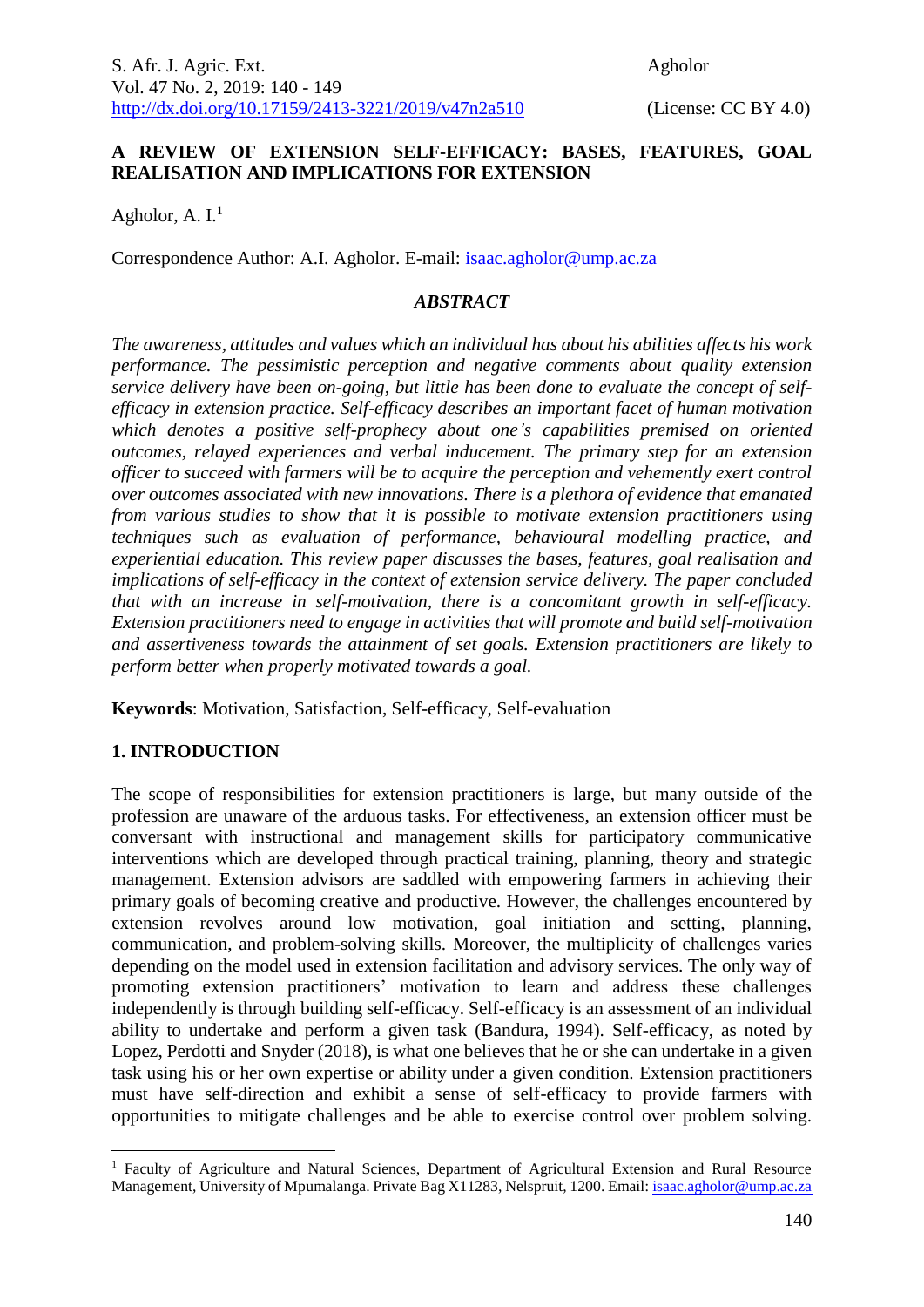Bandura's theory illustrates explicitly how the development of cognitive components such as motivation and self-regulation assist in learning and performance achievement. The delivery of quality extension services remains one of the focal issues in the contemporary extension policy discourse. The awareness, attitudes and values which an individual has about his abilities affects his work performance. The pessimistic perception and negative comments about quality extension services delivery have been on-going, but little has been done to evaluate the concept of self-efficacy in extension practice. The concept of self-efficacy is part of the social cognitive theory which explains that a person is the determinant of his own development and can also proactively make things happen by his evolution (Ashford & LeCroy, 2010). Self-efficacy is also described as an important facet of human motivation which denotes a positive selfprophecy about one's capabilities premised on oriented outcomes, relayed experiences, verbal inducement, and useful feedback (Gecas, 2004). Self-efficacy is exemplified and implicitly concerned with the perception of individual capabilities and ability, as opposed to self-esteem which is focused on value perception of an individual's worth (Woolfolk, 2007).

The concept of self-efficacy is derived from a social cognitive theory which illustrates how individuals acquire and conserve certain behaviour consistent with time (Bandura, 1986). The theory postulates that individuals are the architects of their own development and can cause things to happen by their own actions. The theory of Bandura recognises four important areas peculiar to humans which encompasses cognitive, vicarious, self-regulatory and self-reflection. The perception of the social cognitive theory is that individuals are never driven by any know internal forces nor moulded and controlled by external forces, but dependent on a model of "triadic reciprocality" where there is an interplay of behaviour, cognitive factors, personal factors, and environmental factors interacting with each other to determine behaviour. For instance, the manner in which an individual interprets the outcome of his or her own behaviour affects successive behaviour. This is the basis of Bandura's (1986) idea of reciprocal determinism illustrating that the interaction between personal factors (cognitive, affective, and biological events), behaviour of an individual, and environmental factors creates triadic reciprocality.

The social cognitive theory postulated that individuals are never driven by any know internal forces nor moulded and controlled by external forces, but dependent on a model of "triadic reciprocality" where there is a relationship between behaviour, cognitive factors, personal factors, and environmental factors interacting with each other to determine behaviour. An individual's self-efficacy is associated with increased self-motivation, increased readiness to learn new ideas, as well as increased competence and management skills (Hoy, 2000). Things happen as an upshot of actions, and it follows that the outcome a person envisages is dependent on perceived feelings of how well he or she would perform in a given setting. In consideration of individual social, intellectual and physical endeavours, Bandura (1986) noted that people who see themselves as highly efficient and successful would definitely anticipate favourable results, while individuals who wallow in self-doubt would expect average performance which translates into negative results or outcomes. An extension officer with a greater self-efficacy is more likely to be self-assured about his or her capabilities, and therefore more likely to remain focused, assertive and result-orientated in the profession (Tschannen-Moran & Hoy 2001).

# **2. DEFINITION OF THE PROBLEM**

Motivation comes from inner satisfaction and belief that an individual is capable of completing and attaining the desired goal (Lunenburg, 2011). With the increase in self-motivation, there is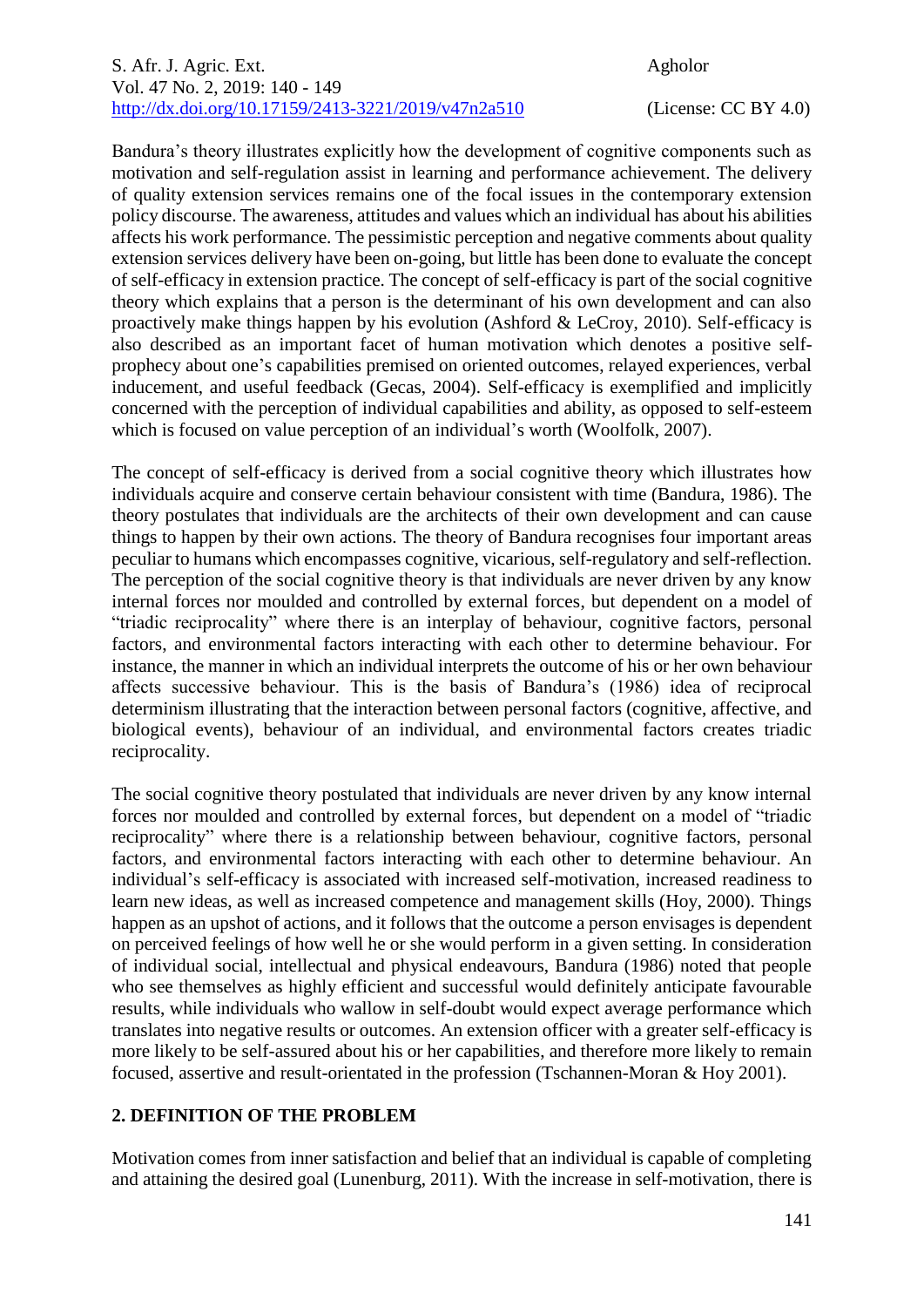a concomitant growth in self-efficacy. Extension practitioners are likely to perform better when properly motivated towards a goal. Self-efficacy has been justified by a myriad of empirical research for providing the foundation for individual motivation and self-achievement. Until individuals believe that their actions can "harvest" or bring about desirable outcomes they need, they have little or no motivation to act or to be resilient in the face of challenges. Extension advisors are engrossed in creating change, and as a change agent, must possess certain qualities for enhancing the well-being of the farmers and be capable of altering the negative behavioural aptitudes towards innovation adoption and the social relationships under which farmers live. Adopting the social cognitive theory as a conceptual framework for behavioural change, extension advisors should thrive to improve the farmers' frame of mind and to adjust selfbelief, habits and conservatism (personal factors), enhance their skills and self-regulatory performance (behaviour), and change the negative views on bio-diversity concepts (environmental factors) that may be a barrier to farm business success. Thus, the primary objective of this paper is to examine the bases and features of self-efficacy, the procedure for goal realisation, and the implications for extension practice.

# **3. PROCEDURE**

This paper reviewed the concept of self-efficacy, bases, features, goal realisation and implications for extension practice extensively. Meta-analysis of studies on extension performances and quality of services were analysed and reported on. Journal articles, literature, and theories on the concept of self-efficacy in the context of learning and agricultural advisory services were also reviewed.

# **4. RESULTS AND DISCUSSION**

The results reveal that extension practitioners who possess high self-efficacy to undertake the challenging task with distinctive aptitude, show interest and commitment to goal attainment. Furthermore, they are more likely to move swiftly and recover their sense of efficacy after failure, and ultimately, they associate setbacks with the insufficient effort. On the contrary, extension advisors with low self-efficacy hold the belief that a given task is impossible thereby generating fretfulness and depression. In entirety, the perseverance which is aligned to high self-efficacy is likely to lead to improved performance against giving-in which is likened to low self-efficacy.

# **4.1 Bases of self-efficacy**

There are four main sources of self-efficacy as postulated by Bandura (1994) which includes:

#### *(i) Mastery experiences or performance outcome*

This encapsulates the initial success one derives from an activity which in the long run activates enthusiasm and motivation to perform the further task in future. Initial success in a given task builds up a person's self-efficacy while disappointment or failure destabilises self-efficacy. Nevertheless, individuals who obtained success under a 'platter of gold' or gaining success easily may be demotivated by failure and are less resilient (Bandura, 2004a). In some instances, failures and difficulties in human endeavours cascade into valuable means of illustrating that success requires persistent effort. It bears noting that it is only when people realise that they possess the qualities to succeed, that they persist in the midst of difficulties or hardship, develop resilience and quickly recover from adversity. The most important source of self-efficacy is the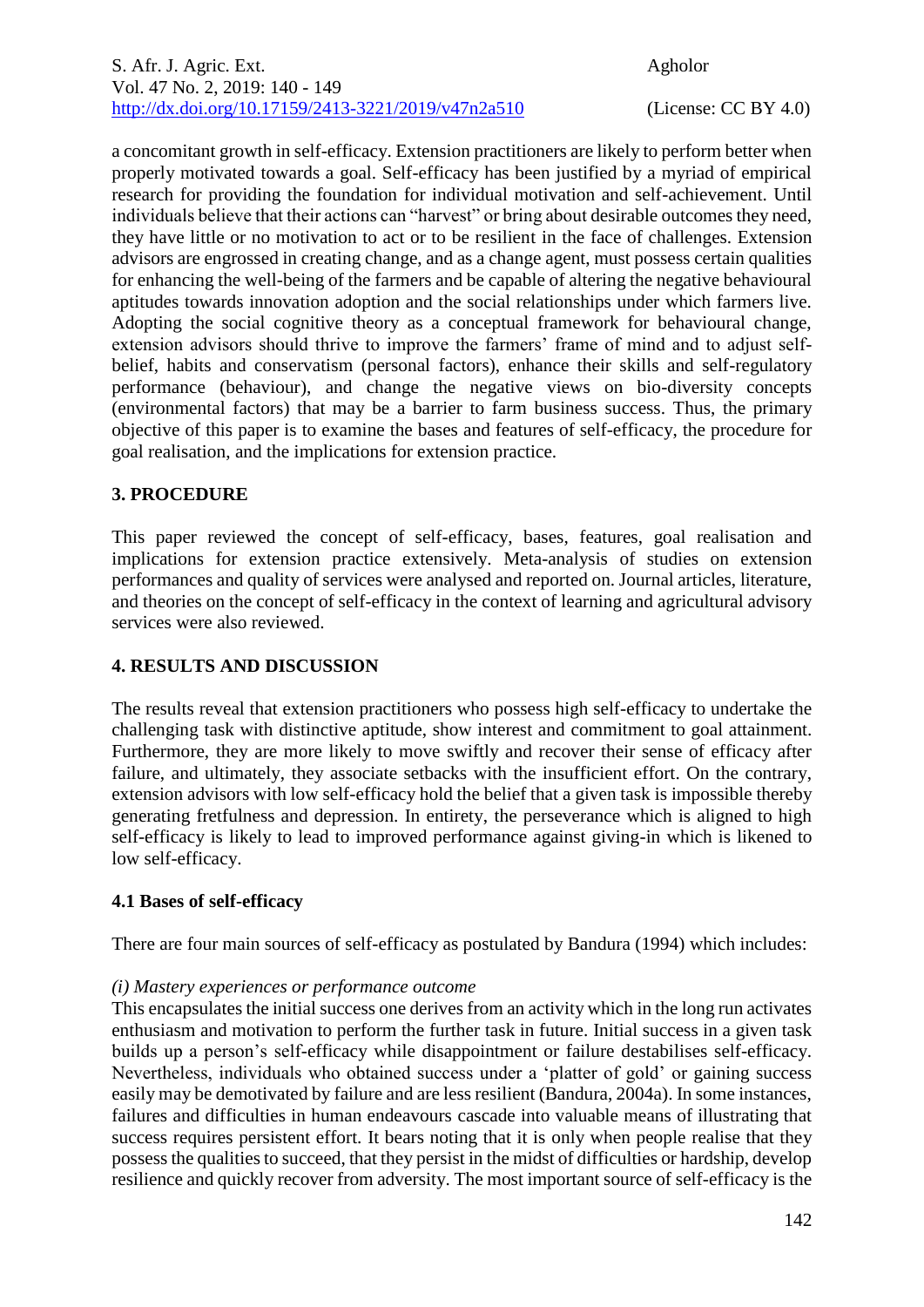### S. Afr. J. Agric. Ext. Agholor Vol. 47 No. 2, 2019: 140 - 149 [http://dx.doi.org/10.17159/2413-3221/2019/v47n2a5](https://urldefense.proofpoint.com/v2/url?u=http-3A__dx.doi.org_10.17159_2413-2D3221_2019_v47n1a485&d=DwMFAg&c=vTCSeBKl9YZZHWJzz-zQUQ&r=2O1irMqrdumXAIE9PdSLREhTXj5iyPGEywcz8I6zQwI&m=niwmmhX1mCI8GpeJjK8D7j-v09hQgXHBu3LsS3Opojw&s=98o8gy8B6ly02TS5WoJvLScIQPXENi4ceK3R3c9Iu9c&e=)10 (License: CC BY 4.0)

mastery of experience, usually referred to as past performance. Positive or negative performance outcomes can impact on the capability of a person to carry out efficiently a given task in future. For instance, the successful completion of the previously given task may trigger confidence to venture into a similar task in future with higher self-efficacy (Bandura & Walters, 1977). The opposite is true for an individual who experiences dismal failure in a given task. Such an individual who has failed previously may develop apathy and be disillusioned with low self-efficacy towards attempting a similar task in the future.

### *(ii) Vicarious experiences*

This allows individuals to learn a new and successful behaviour without necessarily undergoing any form of training, but merely observing a person or a peer perform successfully a given task which typically raises the enthusiasm of the observer, culminating into a sustained effort that he or she can also succeed. This type of exemplary and observational learning is determined by the level of attentiveness, engagement and self-motivation of the observer. In contrast, seeing or observing others fail, irrespective of determined effort exerted in a given task, decreases an observer's evaluation of his own self-efficacy resulting in aversion and undermining one's performances. It is worth noting that if the behaviour under observation produces treasured and valuable outcomes, the observer becomes motivated to accept the behaviour and internalise it for future use. The influence of modelling on self-efficacy is determined by the observed similarity that an individual possesses and is likened to the models. The higher the presumed compatibility, the more the model's successes. When people discover that the perceived attributes of the observed model has no affinity or is not compatible with their perceived expected competencies, then their perceived self-efficacy will not be influenced by the model's behaviour and the outcome therein.

#### *(iii) Social persuasion*

Social persuasion is a sort of intrinsic motivation geared towards an individual with a view of exerting more effort to succeed. According to Bandura (2004b), individuals who possess selfdoubt may be assisted to be convinced that he or she possesses the capabilities to succeed in a given task. Nevertheless, persuasion may undermine the inherent potential belief of one's capabilities faster than inculcating actual belief. It stands to note that deceitful persuasion can be a problem to self-efficacy if the requisite performance is not attained by the person concerned (Bandura, 1994). A person's belief in their efficacy motivates and takes over the mainstream of their activities, the effort exerted in various actions, and their level of resilience. Although verbal persuasion tends to be a weaker source of building self-efficacy than mastery of experiences or past experience, Redmond (2010) noted that it is universally accepted and applied because of its availability and simplicity.

# *(iv) Physiological feedback (emotional arousal)*

The emotional state of an individual also influences self-efficacy to some extent. Individuals experience nervousness, fretfulness, uneasiness, and in some cases a pricking heart when talking to a large audience. These emotional feelings reduce or lower one's self-efficacy. It bears noting that individuals are more likely to perform better when they are in a good emotional state and therefore higher conviction of self-efficacy. The emotional arousal according to Bandura (1994) is the least determinant of self-efficacy when compared to the other efficacy sources. Many people depend on their emotional status in measuring their capabilities. Often people construe their uneasiness, anxiety and mood as signs of weakness and susceptibility. However, a mood that is positive increases self-efficacy while down-hearted or hopeless mood undermines and reduces self-efficacy. A more distinct way of increasing self-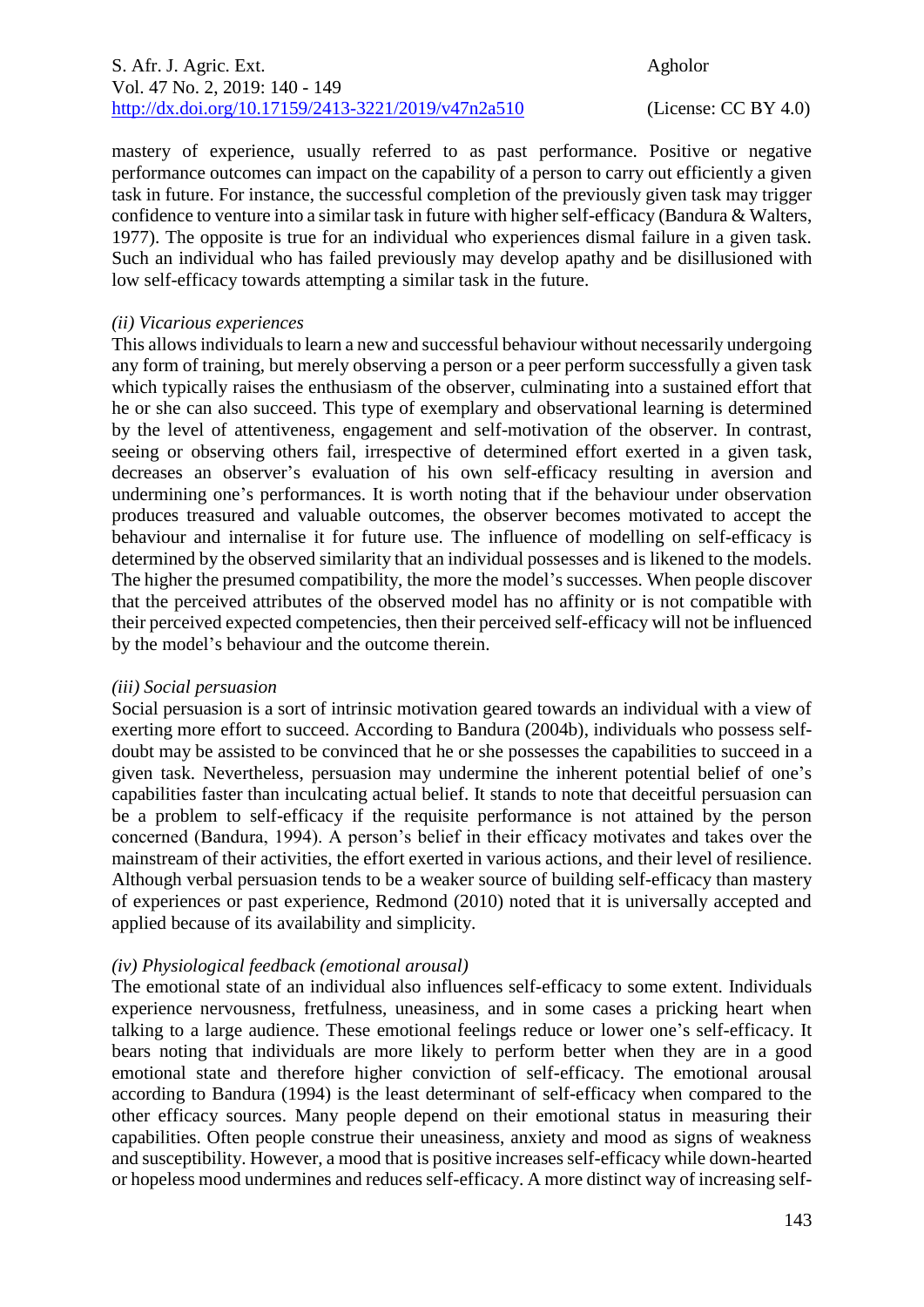efficacy is to enhance physical and expressive happiness and lessen undesirable emotional conditions. An improved self-efficacy belief seriously influences the physical conditions of an individual. Bandura (1997) observed that individuals live in a "psychic environment" that is mainly of their own making.



**Figure 1: Sources of information for self-efficacy judgement** Source: Agholor, 2016

# **4.2. The features of self-efficacy**

Professed self-efficacy has been discovered to be necessary for making an individual develop an intention to carry out a pre-determined task (Feltz & Reissinger, 1990; McAuley, 1992). Firstly, an individual with high self-efficacy sees challenging obstacles as tasks to be learnt and they develop self-confidence and approach a problem situation or challenges with a positive mind to succeed. Secondly, an individual with high self-efficacy is more disposed to risk-taking and are also able to generate unfathomable interest in the activities in which they are involved. Thirdly, individuals with high self-efficacy are more resilient with a high sense of fulfilment as they view mistakes as the first attempt in learning. In the face of failure or setbacks, they recover and adjust quickly and forge ahead (Pajares, 2002). Furthermore, individuals with high self-efficacy are usually able to accurately assess their own ability. This class of individuals indulges in self-examination and are not over ambitious nor too optimistic, but are able to evaluate themselves with the aim of self-advancement.

In contrast, individuals with low self-efficacy display general dispiritedness to taking a risk or trying anything new since they are not assured that the outcome of the attempt will be successful. Secondly, individuals with low self-efficacy are engulfed in fear and usually depict doubts towards a given task (Frank, 2011). Thirdly, they have a problem of negative impression management whereby putting forward a substantial level of behaviour in order to be seen as accepted or seeking approval from others. An individual with low self-efficacy seeks to be validated or approved by others culminating into worry about how others may perceive or assess them. Such individuals lose confidence in their own ability.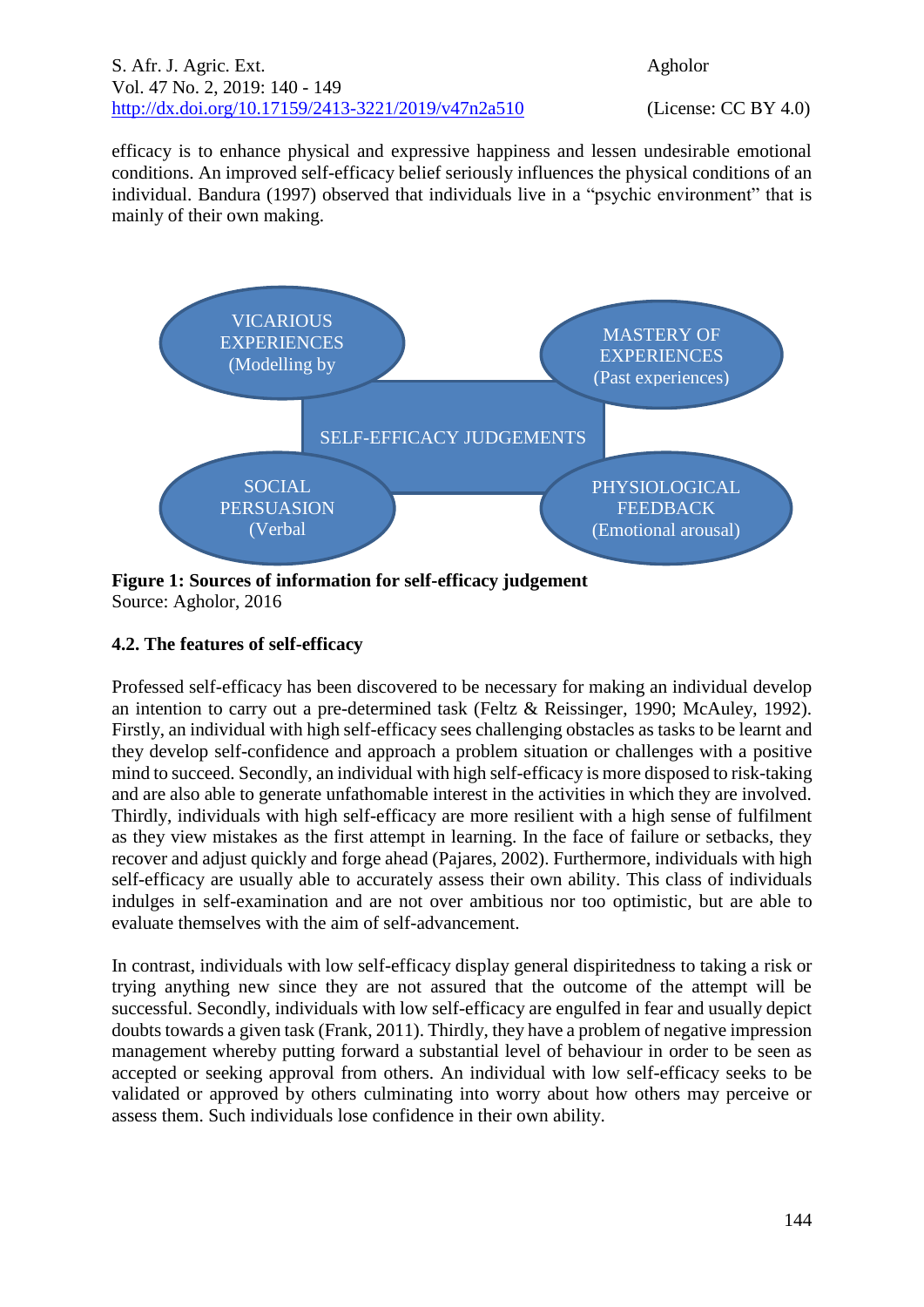### **4.3 Goal realisation of self-efficacy**

The social cognitive theory postulates that individuals are the major determinant of their personal motivation, behavioural pattern, and improvement within a linkage of mutually interacting stimuli (Bandura, 1997). For individuals as contributors to their personal life situations, Bandura (2005:4) noted that individuals are self-organised, proactive, regulated and self-reflective. Bandura developed the social cognitive theory in response to the inadequacies envisaged in the behaviourism and psychoanalysis theories (Redmond 2010). These dissatisfactions, as observed by Bandura, were in the areas of cognition and motivation. As noted by Crothers and Hughes (2008), the theory of Albert Bandura's cognitive theory stressed how cognition, behaviour, personal and ecological factors act together to influence individual motivation and behaviour (Crothers & Hughes, 2008). The social cognitive theory alluded to the fact that the causes of human behaviour are due to "reciprocal determinism". The notion to this conception of reciprocal determinism is that one's behaviour is influenced and moulded by the behaviour itself. In specific terms, the kind of reciprocal determinism preferred by social cognitive theorists is referred to as *triadic reciprocality* (Bandura & Walters, 1977). This conception illustrates that behaviour, environment, and personal factors (cognition, temper) interact and perform as influencing factors to each other. The triadic reciprocality concept can be illustrated in a real-world situation through an example of working together in an interactive process in the case of a parent and a newly born baby. The parents owe the baby a duty of care. Assume a situation where the baby has the irritating temper of crying constantly, and this was noticed from birth and is most likely to be genetic or biological. The baby's irritating temper is an example of a personal factor. The constant cry of the baby is demanding and requires attention as the baby sleeps only for a short time (behavioural factors), and this triggers an environment to be created which is exemplified in the form of noise, and inadequate opportunities for sleep, interacting with the personal factors of the parents to assist in shaping their own behaviour in the direction of being tired, irritating, worried, and unhappy. The aftermath of the parents' behaviour will begin to shape the environment of the baby, and the baby's behaviour will also continue to shape the environment of the parents. This is as a result of the interaction between the triad (personal, behavioural and environmental factors) which contributes to different magnitudes (Crothers & Hughes, 2008).



**Figure 2: Conceptual model of triadic reciprocal determinism** Source: Agholor, 2016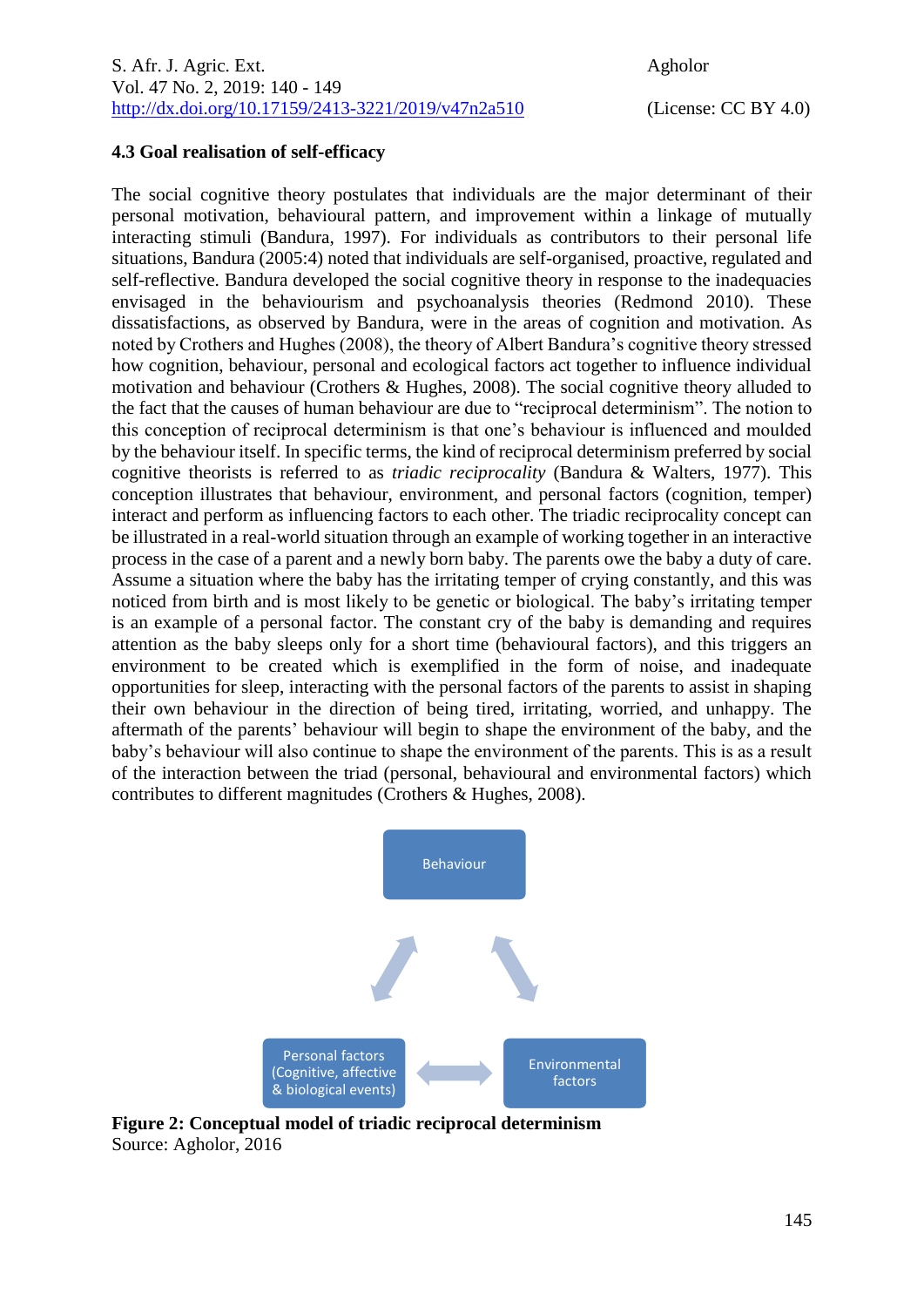The goal realisation of the social cognitive theory is made up of four main processes, namely self-observation, self-evaluation, self-reaction and self-efficacy (Redmond, 2010). Selfobservation as a process of goal realisation can be informative and motivating because it allows for an assessment of one's improvement or achievement towards a set goal. Self-observation encompasses regularity and proximity. The former (regularity) implies that behaviour should continuously be observed while the latter (proximity) entails that behaviour should be observed when it happens or soon thereafter. However, self-observation is an inadequate means of goal realisation because for an individual to be motivated depends on his expected results and selfefficacy (Zimmerman & Schunk, 2001).

Self-evaluation allows an individual to liken their performance or progress to a desired or anticipated goal. Goals must be standardised and specific. It bears noting that goals such as "I will do my best" are ambiguous and certainly will not motivate. In specifying goals, Schunk and Zimmerman (1994) posited that specific goals stipulate the amount or level of effort needed for success and increases self-efficacy since improvement is easy to measure. Two types of self-evaluation exist, namely absolute or fixed and normative. The self-evaluation with grading scale is referred to as absolute while the self-evaluation that compares one's performance against another person's performance is referred to as normative (Zimmerman & Schunk, 2001). Individuals are usually satisfied when they attain goals that are ascribed value and are likely to exert more effort towards higher performance (Bandura, 1989).

In terms of self-reaction, responses to one's progress can be a motivating factor towards developing self-efficacy. When the responses or reaction to progress attained is acceptable, then one will develop high self-efficacy with positive intention to continue a given task. However, a negative self-reaction might also be able to activate further inner 'will power' to work harder. The achievement of a set goal may likely induce or encourage an individual to reevaluate and increase the standard of the goal for further achievement, whereas if an individual has not attained the set goal, they may probably re-evaluate and reduce the set standard with the intention of achieving (Bandura, 1989).

For the self-efficacy aspect, goal realisation can also be attained through the belief of one's ability to carry out a determined task (self-efficacy). The positive belief towards the completion of a task can be encouraging in itself (Shortridge-Baggett, 2000). Therefore, high self-efficacy escalates the deliberate effort to be exerted towards a given task.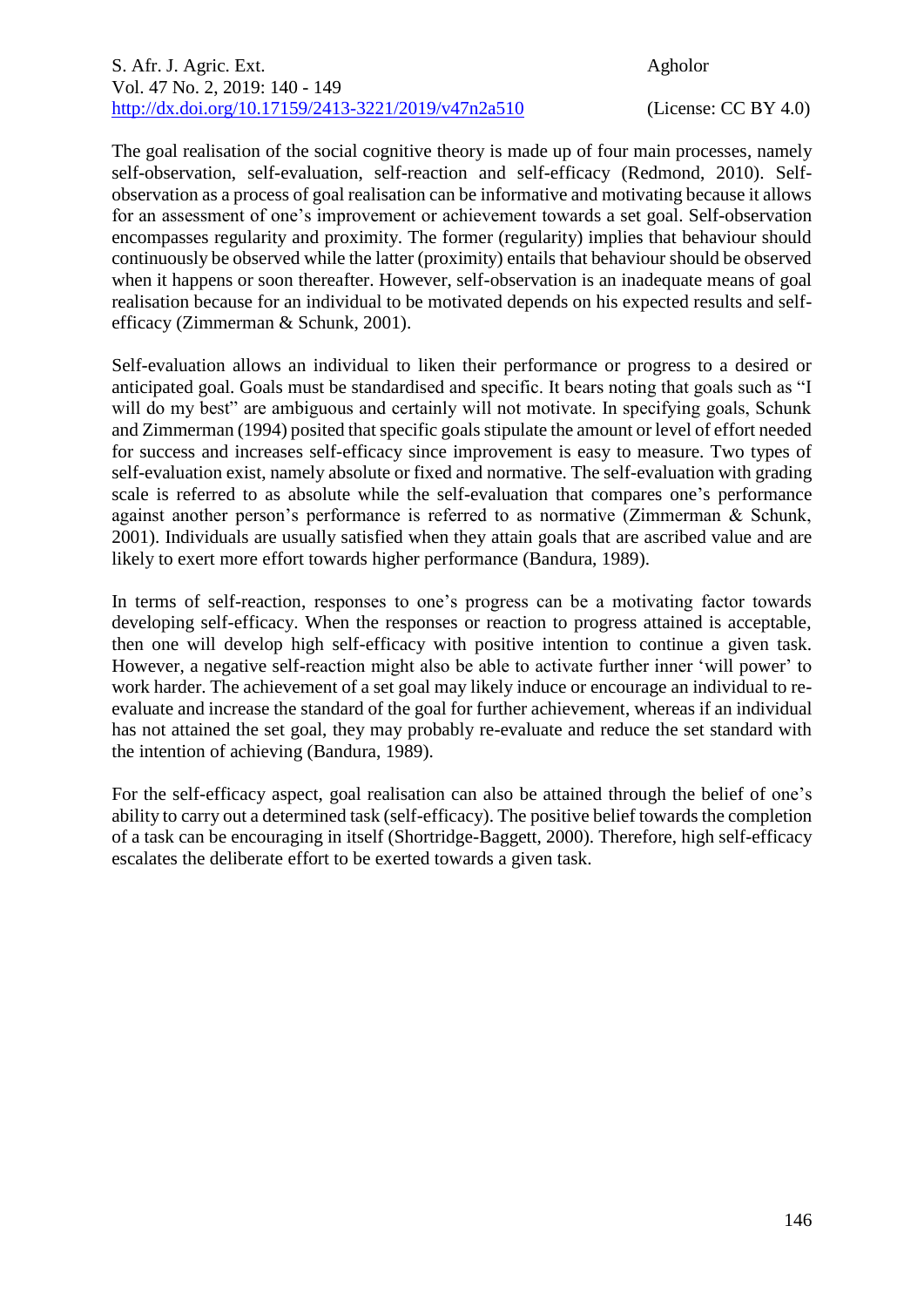

### **Figure 3: Processes of goal realisation** Source: Agholor, 2016

# **4.4 Implications for extension**

Extension practitioners who have been able to develop high self-efficacy undertake the challenging task with special proficiency. They develop vested interest and are committed to goal attainment and heighten zeal in time of failure. Furthermore, they move swiftly to recuperate their sense of efficacy after having failed, and ultimately associate setbacks with the inadequate effort. However, extension advisors with low self-efficacy assume and hold to the belief that a given task is impossible, thereby generating fretfulness and depression. In entirety, the perseverance which is aligned to high self-efficacy is likely to lead to improved performance against giving-in which is likened to low self-efficacy. The addition of activities aimed at increasing extension advisors' self-efficacy is likely to increase the adoption of new skills and ideas presented to farmers.

The primary step for an extension officer to succeed with farmers will be to acquire the perception and vehemently exert control over outcomes associated with new innovations. It is the author's belief that if this primary step is denied, then the willingness in promoting adoption of innovation by farmers will be a mirage. There is a plethora of evidence that emanated from various studies that it is possible to increase extension advisors' self-efficacy by applying techniques such as skill building, evaluation of performance, behavioural modelling practice, motivation, and experiential education. The implication here is that extension practitioners need to adopt a variety of techniques towards building higher self-confidence and competency as an embodiment of self-efficacy for effective and quality performance. Moreover, a suite of extension activities such as regular seminars and conferences, field days and symposiums could be useful as tools towards developing self-efficacy.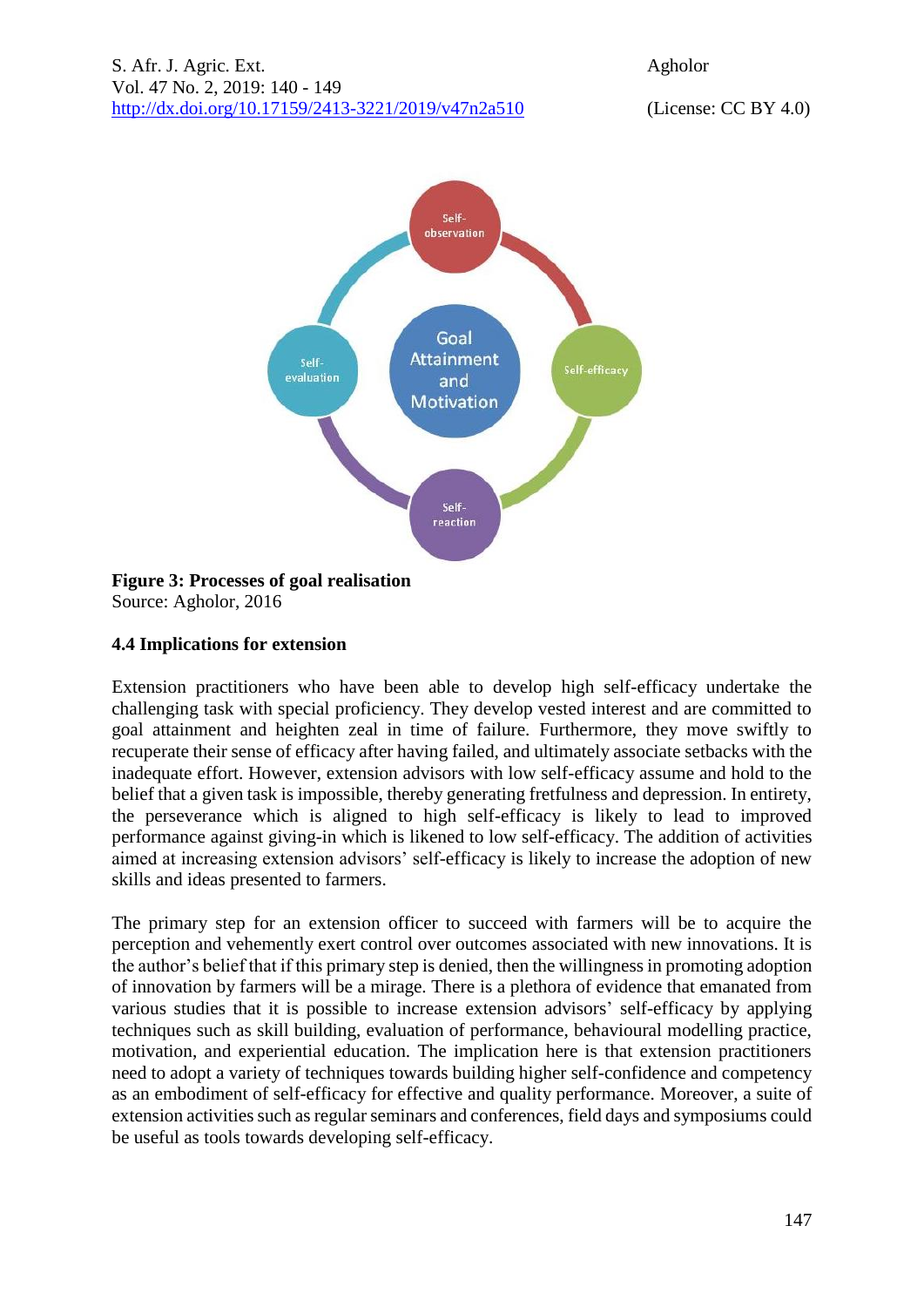# **5. CONCLUSION AND RECOMMENDATIONS**

Motivation is derived from inner satisfaction and belief that an individual is capable of completing and attaining the desired goal. With the increase in self-motivation, there is a concomitant growth in self-efficacy. Extension practitioners must engage in activities that will promote and build self-motivation and assertiveness towards the attainment of set goals. The importance of self-efficacy cut across individual decision making ability, inspiration, and irrepressibility and behaviour modification for goal attainment.

In consonant with the findings, it is recommended that extension practitioners be supported and encouraged to participate in seminars and conferences. This is an avenue to learn from peers and be adjusted towards increasing self-efficacy. They should have access to coordinated skill building, regular assessment of performance, attitude modelling, training, and pragmatic instructions aimed at enhancing self-efficacy.

In summary, it bears noting that self-efficacy is a determinant factor which predicts performance outcomes. There is a portmanteau of evidence as illustrated in the review to suggest that self-efficacy plays a unique role in the motivation of extension practitioners for effective service performance.

# **REFERENCES**

- AGHOLOR A.I2016. Self-efficacy: Sources, Physiognomies, Goal realization and Implication for Extension. Proceedings of the South Africa Society of Agricultural Extension (SASAE),  $50^{TH}$  Annual conference  $4^{th}$  -8<sup>th</sup> June 2016.
- ASHFORD, J.B. & LECROY, C.W., 2010. *Human behaviour in the social environment: A multidimensional perspective*. 4th ed. Belmont, CA: Wadsworth, Cengage Learning.
- BANDURA, A., 1986. *Social foundations of thought and action: A social cognitive theory*. Englewood Cliffs, NJ: Prentice Hall.
- BANDURA, A., 1989. Human agency in social cognitive theory. *Am. Psychol.,* 44(9):1175- 1184.
- BANDURA, A., 1994. Self-efficacy. In *Encyclopedia of human behavior* (pp.71-81). New York: Academic Press.
- BANDURA, A. 1997. *Self-efficacy: The exercise of control*. New York: Freeman.
- BANDURA, A., 2004a. Cultivate self-efficacy for personal and organizational effectiveness. In *Handbook of principles of organizational behavior* (pp.120-136). Malden, MA: Blackwell.
- BANDURA, A., 2004b. Self-efficacy. In *The concise corsini encyclopedia of psychology and behavioral sciences* (pp.859-862). New York: Wiley.
- BANDURA, A., 2005. The evolution of social cognitive theory. In *Great mindsin management* (p.1). Oxford: Oxford University Press.
- BANDURA, A. & WALTERS, R.H., 1977. *Social learning theory*. Englewood Cliffs, NJ: Prentice Hall.